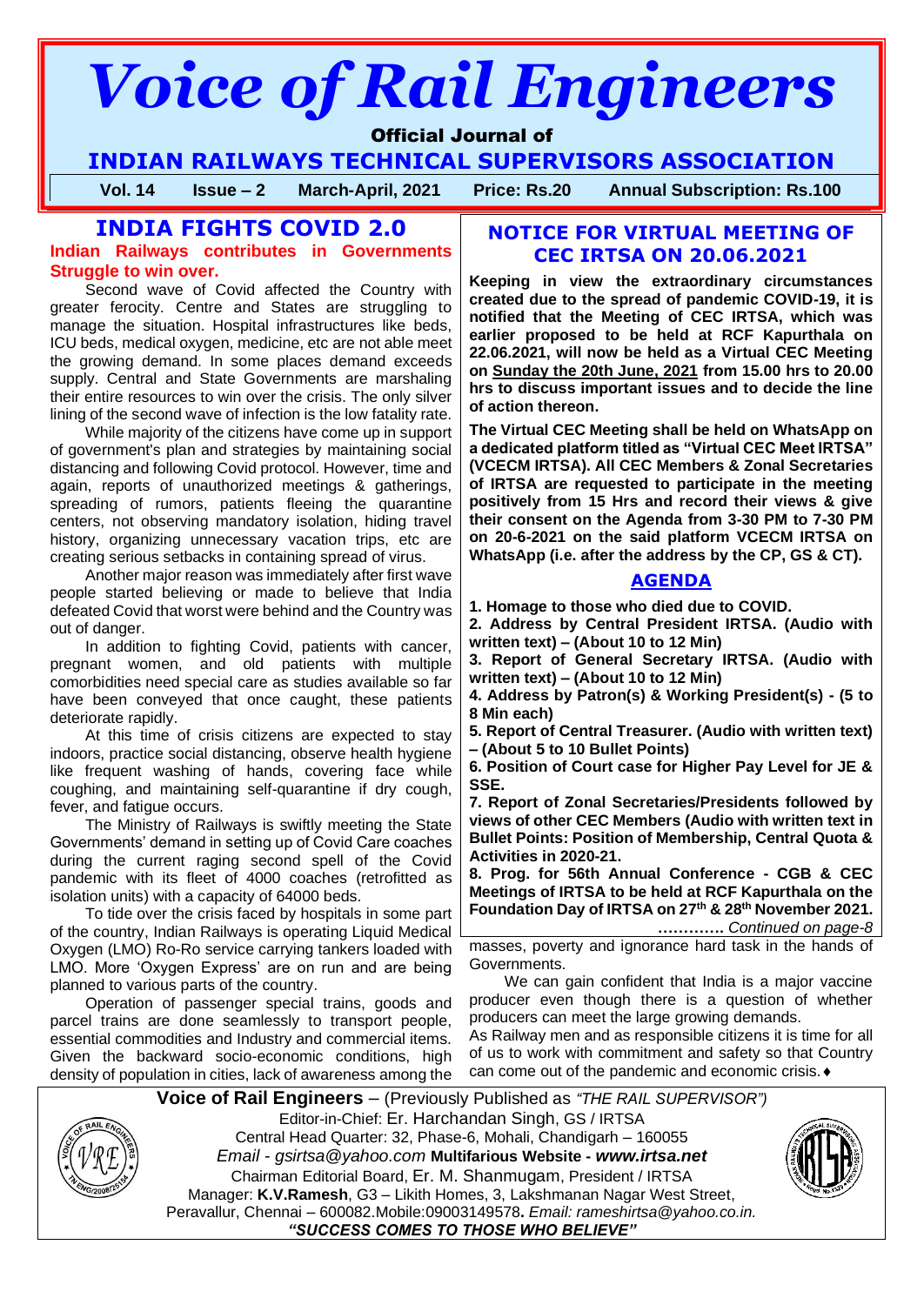#### **Editorial**

# **MACPS: Many anomalies- No fruitful action-Pilling up of Cases in all courts & Tribunals across the country. Will DoPT look upon with gracious favour?!**

#### **Undue delay by DoPT in convening Joint committee:**

Every Pay Commission and plenty of Expert bodies studied the key component of providing adequate career progression for Government employees. Nevertheless, it is an unsolved perennial problem for the Government Employees in ensuring the same. Reasonable opportunities of four to five promotions in one's life time career should be fairly made available without any compromise by the Government to its employees.

In spite the employees possess requisite qualification, skill sets & experience, promotion is entirely dependent on availability of vacancies in higher grade post in all of the Government departments. In addition, there exists disparity between different departments since, different types of promotion schemes are being followed in different departments.

All the Pay Commissions felt the system of career progression to avoid large scale stagnation in Government service.

At this juncture,  $5<sup>th</sup>$  CPC recommended that "Every employee, recruited in a particular grade/scale of pay shall be allowed to move to his respective and specified higher scales on completion of specified period of residency in the lower pay scale, subject to the fulfilment of usual norms of the promotion." 5<sup>th</sup> CPC also made it clear that, introduction of ACP scheme should not in any case affect the available normal promotional avenues and need to improve the promotional prospects in an organization on functional grounds and by way of organizational studies, cadre reviews etc.

 $6<sup>th</sup>$  and  $7<sup>th</sup>$  CPC followed the basic principle of  $5<sup>th</sup>$  CPC. While implementing 5<sup>th</sup>, 6<sup>th</sup> & 7<sup>th</sup> CPCs recommendations on ACP/MACPS, Government made some modifications to bring in the current system of three financial upgradation on completion of 10, 20 & 30 years from the initial recruitment grade.

Though the MACP Scheme brought some respite to stagnant employees, the scheme brought in many anomalies. Government's indifferent attitude in resolving many serious anomalies is severely dented basic purpose of the scheme. There were many legal cases filed by individual employees and Employees unions. Petitions seeking justices on the different anomalies of MACPS are pending in Hon'ble Supreme Court, all High Courts and all Administrative Tribunals across the country.

Even though Courts have given favourable verdict in the demands of implementation of MACPS w.e.f.01.01.2006 and inclusion of training period for the purpose of MACPS, the verdicts were not implemented resulting in another round of legal battle.

It appears that Government and the nodal department-DoPT are not much worried about addressing the genuine issues in MACPS for their employees. They were not acting quick enough to clear the pending legal cases at Courts across the country.

The Hon'ble Supreme Court, in its order dated 05.03.2020, directed that some anomalies, which were brought before the Joint Committee, constituted in DoPT to

examine the MACPS, be considered as deemed appropriate, and a decision taken in accordance with law.

Even though DoPT has given its decision on some issues, Joint committee on MACPS constituted by DoPT along with Staff side members has not met for long time. Important demands including implementation of MACPS w.e.f. 01.01.2006 and inclusion of training period for the purpose of MACPS is hanging for years. Rapid favorable action of DoPT is required for the redressal of genuine demands of Government Employees without any further delay. It is a compulsion of time,. **Will DoPT look upon with gracious favour?!**

**Next date of increment for the employees promoted or upgraded under MACPS on or after 1.1.2006. Another chance of three months period given for exercise of option. Finance Ministry O.M.**

**Date of next increment under Rule 10 of Central Civil Service (Revised Pay) Rules, 2016 – Clarification – regarding.**

**Department of Expenditure O.M.No 04-21/2017- IC.E.IIIA, dated 15.04.2021**

Employees who have been regularly promoted of granted financial upgradation on or after 01.01.2006 and desire to exercise / re-exercise option for pay fixation under FR 22(1)(a)(I) were given an opportunity to exercise or reexercise of their option for pay fixation within one month of the date of issue of the said O.M. dated 28.11.2019.

Arising out of large number of references to give another opportunity, it is approved to exercise / re-exercise the option for pay fixation within three months from the date of issue of this O.M.

# **IRTSA MOURNS PREMATURE DEMISE OF IT'S STALWARTS**



**Er.Sugata Datta Former Zonal Secretary IRTSA CLW Zone left us fighting Corona.** 



**Er.Kushala Kumar Former Zonal Secretary IRTSA RWF & Working President CEC IRTSA passed away due to health ailment.**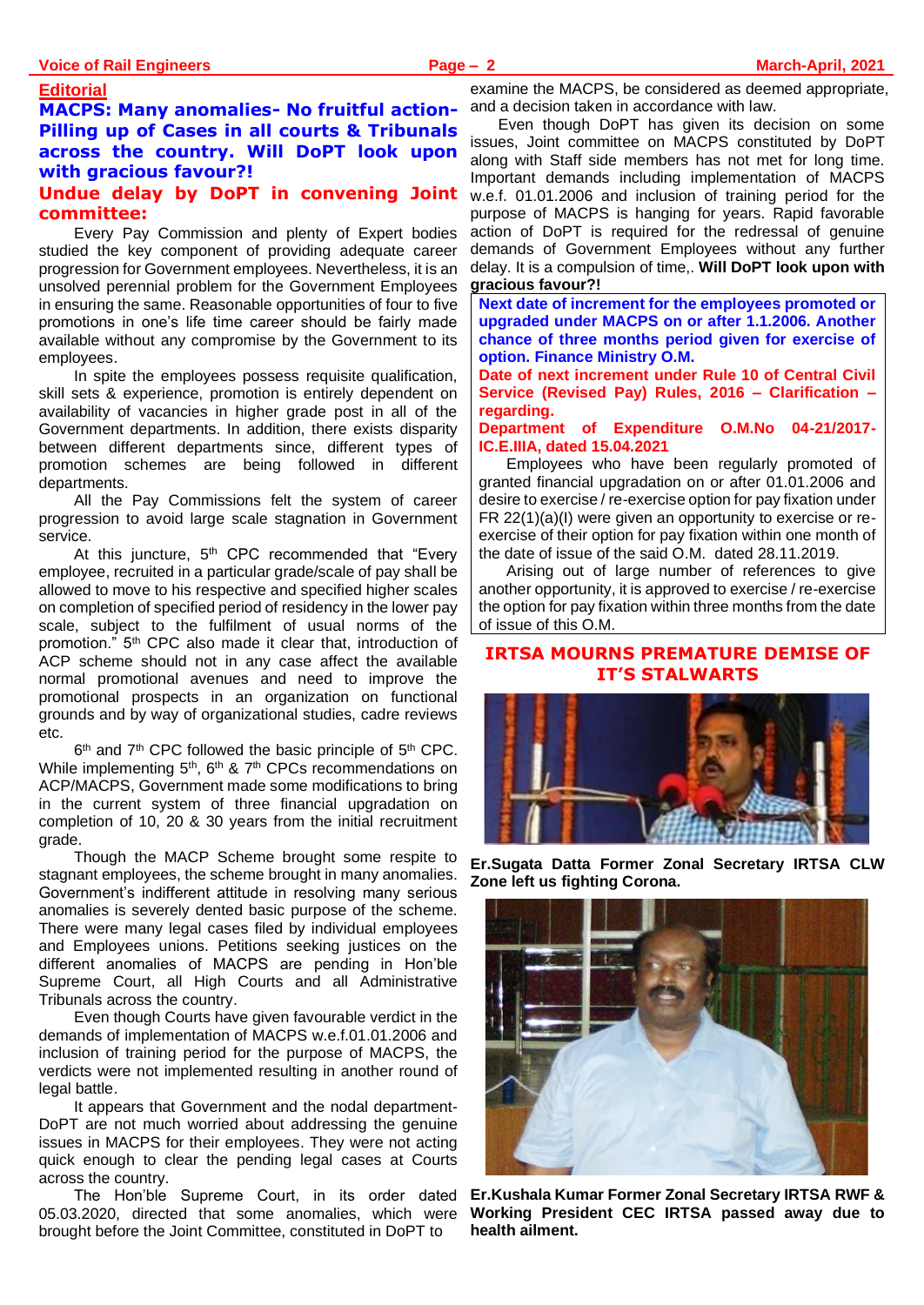# **IRTSA MEMORANDUMS**

**To - Director General (HR), Railway Board Sub: Clarification regarding issuance of Privilege Pass Surrender Certificate (PPSC) and availing of Special Cash Package.**

Ref: 1) Railway Board letter No.E(W)2020/PSS-1/3, dated 04.03.2021

2) Ministry of Finance, Department of Expenditure O.M.No12(2)/2020/E-II.A, dated 10.03.2021

1) In Special Cash Package equivalent in lieu of Leave Travel Concession Fare for Central Government Employees including Railway Employees, JCM Staff side and IRTSA made following demands,

**a) Cash equivalent spending of the value of deemed LTC fare (instead of three times) may be permitted.** 

**b) Cash equivalent spending on deemed LTC fare may be permitted with GST registered vendors without linking it with any GST rates.** 

**c) Cut-off date for final submission of bills 31stMarch 2021 may please be extended by up to 31st December 2021.**

2) Instead of addressing above points, in the clarification issued on 04.03.2021, Railway Board came out with a rider stating that, **"Surrender of Privilege Passes of 2020 and issuance of PPSC for the year 2020 is not permissible in the calendar year 2021**".

3) In para-5 of Ministry of Finance, Dept. of Exp. O.M. No.F.No.12(2)/2020-EII(A) Dated 12th Oct 2020, it is clearly mentioned that, the Special Cash Package will be in force during the current financial year till 31<sup>st</sup> March 2021. Hence Railway Board's clarification violates Ministry of Finance order.

4) Further in its clarification for 4<sup>th</sup> set of LTC in Query No. 4 of FAQ, Department of Expenditure vide their O.M.No12(2)/2020/E-II.A, dated 10.03.2021, allowed employees to avail cash package for the year 2020 in 2021 (upto 31.03.2021) even if the item is purchased after 31.12.2020 but before 31.03.2021. The order says that, "*A newly recruited employee, whose LTC expires in December 2020 which remains unutilized, may be allowed to claim the cash package in lieu of that LTC till 31st March 2021."* In similar principle Railways should allow special cash package in lieu of surrender of privilege passes for the year 2020, even if PPSC is issued after 31.12.2020.

5) Many of the Zones, Divisions& PUs issued their local circulars and procedure orders very late, employees didn't get sufficient time to get PPSC before 31.12.2020.

6) Many teething issues beyond the control of employees during Introduction of e-Privilege Pass/PTO in HRMS Module is another main cause for issue of delay in PPSC.

7) Scheme of optional 'All India Leave Travel Concession' (AILTC) facility, once in a block of four years (i.e. 2018-2021 onwards) on surrender of Privilege Passes was introduced in Railways for the first time vide Railway Board letter No.E(W)2017/PS5-1/3 dated 10.09.2018. Many of the Railways & PUs haven't issued any procedure order to implement the scheme till now.Hence administration is not in readiness to implement the special cash package scheme in a short span of time.

8) Announcing 31.12.2020 as cut-off date for PPSC through clarification dated 04.03.2021 makes no logic. It has created different uneven conditions which cannot be settled logically and employees will be made to suffer,

a) Employees already availed Special Cash Package or Advance by surrendering passes of 2020 account, applying PPSC before 31.12.2020, but PPSC issued after 31.12.2020.

b) Employees already availed Special Cash Package or Advance by surrendering passes of 2020 account, but PPSC applied & issued after 31.12.2020.

c) Employees issued PPSC after 31.12.2021 for passes of 2020 account and their Special Cash Package application or Application for advance is under process.

d) Employees got PPSC after 31.12.2021 for passes of 2020 account, but waiting for submission along with expenditure vouchers.

9) Advancing the cut-off date from 31.03.2021 to 31.12.2020 on 04.03.2021 will not only put the employees in hardship, zones, divisions & PUs will have administrative complications.

**10) It is therefore requested to withdraw clarification issued on 04.03.2021 and demands mentioned in para-1 may please be agreed.**

#### **To - CABINET SECRETARY, GOVERNMENT OF INDIA Sub: Bearing of Railway Pension Fund by Ministry of Finance.**

#### **Ref: Standing committee on Railways 3rd Report 209-20 & 7th Report 2020-21.**

1) Over a period of a long time, due to various reasons Indian Railways could not develop infrastructure it should have developed, that has created a serious problem.

2) Indian Railway's earnings got affected in the recent past for reasons such as slump in demand for loading of core commodities resulting from slowdown in the economy, developmental priorities of the Government like expansion of road sector & low cost airlines affecting competitiveness of Railways' freight and passenger business. Railways' efforts towards improving the finances and internal generation earnings have been adversely affected under the impact of the COVID-19 pandemic on rail operations and revenue.

3) Moreover, ever growing Net Social Service Obligation borne by IR which is assessed at Rs. 45,542 crores in 2019- 20 and law and order cost of Rs. 5,282 crores add to the financial burden of Railways. These burdens increase the operating ratio of Railways and decline in generating adequate internal resources forcing the Railways to fund their capital expenditure through GBS and EBR.

4) Standing committee on Railways in its 3rd Report - 2019- 20 (Related para enclosed as Annexure-I) find that Railways is the only department of the Government of India which meets the pension expenditure of its retirees from its own receipts while in respect of all other Departments, the share is met by the Ministry of Finance. Railway Ministry, therefore, submitted that it is increasingly becoming difficult to bear the pension expenditure from Railway revenues, more so when the Social Service Obligations have crossed Rs.50,000 cr in 2018-19. The committee recommended for bearing atleast part of pensionary liabilities by Finance Ministry to provide some relief to the Railways till 2034-35.

5) Again, Standing committee on Railways in its 7<sup>th</sup> Report -2020-21(Related para enclosed as Annexure-II) submitted to Lok Sabha on March 2021has observed that, Railways have estimated to appropriate Rs. 53,300 crores from Railway revenues to Pension Fund in BE 2021-22 to meet the estimated pension expenditure. The committee reiterated the recommendations of 3<sup>rd</sup> Report (17<sup>th</sup> LS) on bearing at least a part of the Railway's pensionary liabilities by the Ministry of Finance and asked Railways to vigorously pursue the matter with Finance Ministry.

**6) It is therefore requested that entire pensionary liabilities of Indian Railways may please be borne by Ministry of Finance**.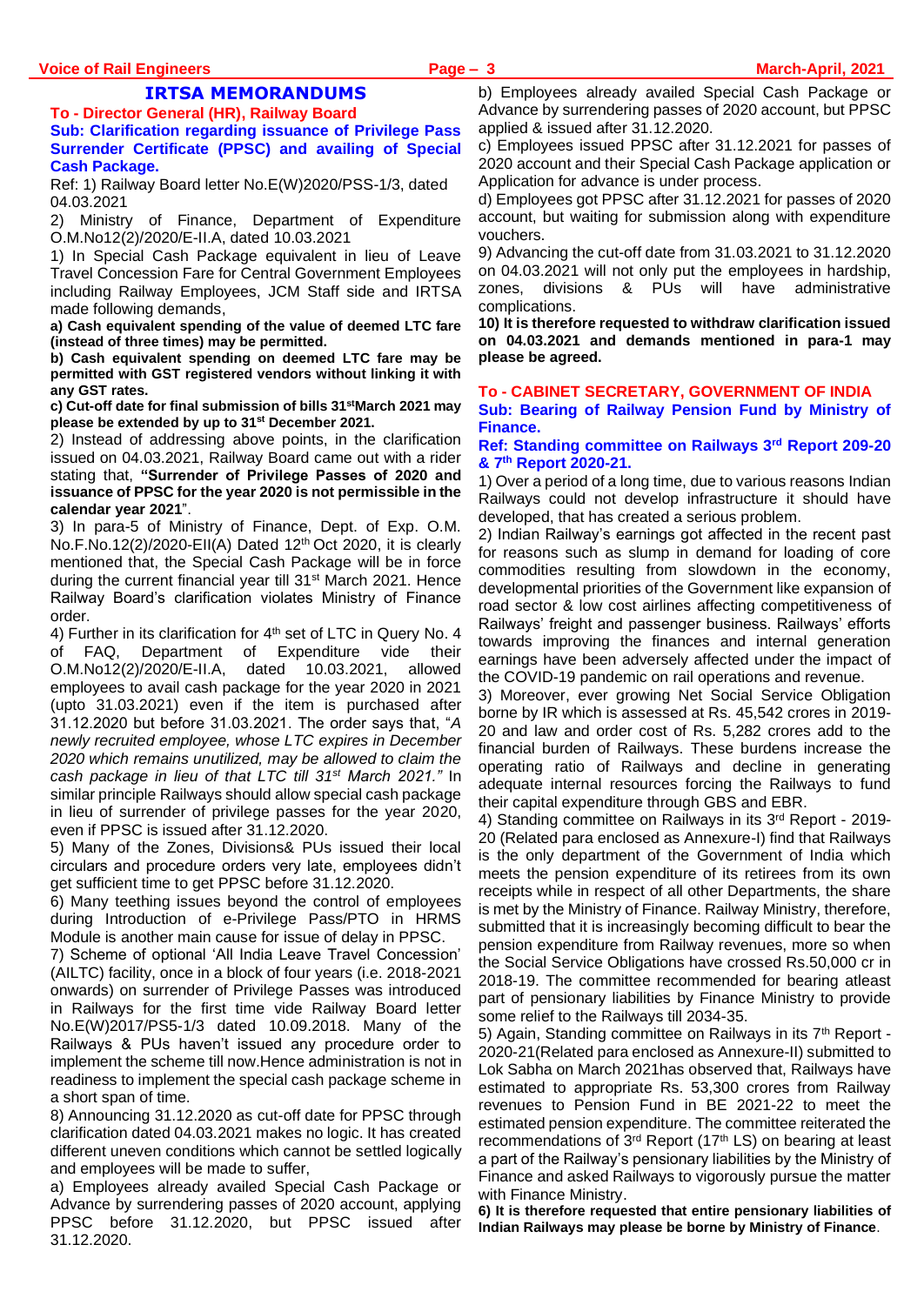# **MACPS NOT ON PROMOTIONAL HIERARCHY, DATE OF EFFECT FROM 1.1.2006 IS SUBJUDICE & OTHER CLARIFICATIONS ISSUED BY DoPT**

**O.M. F.No .22034/4/2020-Estt.(D), Department of Personnel & Training, Dated; 05th April, 2021 Subject: Order of Hon'ble Supreme Court of India dated 05.03.2020 in SLP (C) No.21803/2014 Uol Vs. M.V. Mohanan Nair & Ors. regarding benefits in promotional hierarchy under MACP Scheme – other issues arising out of Order dated 05.03.2020 -regarding.**

#### **OFFICE MEMORANDUM**

The undersigned is directed to refer to this Department' s O.M. of even number dated 23.03.2020, which was issued as per Order dated 05.03.2020 of the Hon'ble Supreme Court of India in SLP (C) No.21803/2014, UoI Vs. M.V. Mohanan Nair & Others wherein the Hon'ble Apex Court had held that benefits under the Modified Assured Career Progression Scheme (MACPS) cannot be granted in the promotional hierarchy, and that it would be in the standard hierarchy of Grade Pay/Pay Levels in the Pay Matrix as per the existing MACP guidelines.

2. The Hon'ble Apex Court, in para 53 of aforementioned Order dated 05.03.2020, further directed that some anomalies, which were brought before the Joint Committee, constituted in Department of Personnel & Training (DoP&T) to examine the MACPS, as indicated in paras 47 to 50 of the Order dated 05.03.2020, be considered as deemed appropriate, and a decision taken in accordance with law.

3. Accordingly, in compliance of the directions of Hon'ble Apex Court, as indicated in paras 47 to 50 of the Order dated 05.03.2020, the issues arising out of deliberations of the Joint Committee constituted to examine the MACP Scheme, and which were not finally disposed of, have been examined in consultation with Department of Expenditure. It is also to be noted that revised guidelines on MACPS, as per recommendations of the 7th CPC, have been issued vide DoP&T's OM No.35034/3/2015-Estt.(D) dated 22.10.2019.

4. The decisions taken on these issues, item-wise, are as follows:

Item No. 1: To provide Grade Pay of the next promotional post under the MACPS (Item No.1 of Minutes of the meeting of Joint Committee held on 15.09.2010).

Item No. 2: Anomaly on introduction of the MACPS – Option may be given to the employees to continue in the old ACP Scheme even after 01.09.2008 (Item No. 8 of Minutes of the meeting of Joint Committee held on 15.09.2010).

Item No. 3: Continuation of the ACP Scheme beyond 31.08.2008 by giving an option to choose either benefits under the ACPS or the MACPS, whichever is more beneficial (Item No.3 of Minutes of the meeting of Joint Committee held on 15.09.2010).

Decision: The issue of grant of benefits in the standard hierarchy of Grade Pays/Pay Levels as per the MACPS guidelines has already been settled by the Hon'ble Apex Court in its Order dated 05.03.2020. Moreover, the matter of replacement of the ACPS with MACPS has also been settled by the Apex Court. As such, as clarified to the staff side vide letter dated 4.11.2013 , the solution lies in cadre review to address issues relating to stagnation. Therefore, the demands of the Staff Side for grant of benefits in the promotional hierarchy or continuation of the ACPS beyond 31.08.2008 by giving option to either choose between ACPS or MACPS,

whichever is more beneficial; cannot be agreed to. Hence, action on these items is treated as closed.

Item No. 4: Revision of date of introduction of the MACPS (Date of Effect) – Date of effect of the MACPS to be made as 01.01.2006, instead of 01.09.2008 as provided in the scheme (Item No.2 of Minutes of the meeting of Joint Committee held on 27.07.2012).

Decision: The issue is presently sub-judice before the Hon'ble Apex Court in SLP Nos. 10811- 10813/2018 in the matter of Uol Vs. Ranjit Samuel. Hence, no decision can be taken at this stage. As and when the main and tagged cases are disposed of by the Hon'ble Apex Court, the decision would be communicated to all Ministries/ Departments.

Item No. 5: Applicability of the MACPS to Group 'D' employees who have been placed in the Grade Pay of Rs.1800/- in PB-I (Item No.4 of Minutes of the meeting of Joint Committee held on 15.09.2010).

Decision: It has been clarified in DoP&T's O.M. No.35034/3/2008-Estt.(D) dated 16.11.2009 that promotions earned or upgradations granted under the ACP Scheme of August, 1999, in the past to four pay scales (S-1, S-2, S-2A and S-3), which now carry the grade pay of Rs.1800/-, shall be ignored for the purpose of the MACPS. Therefore, no further action is required. Hence, the item is treated as closed.

Item No. 6: Counting of 50% of service rendered by casual labour who attained temporary status for reckoning the 10, 20 and 30 years of service under the MACPS (Item No.5 of Minutes of the meeting of Joint Committee held on 15.09.2010).

Decision: As per para 5(v) of the Appendix pertaining to the Casual Labourers (Grant of Temporary Status and Regularization) Scheme, 50% of the service rendered under temporary status is to be counted only for the purpose of retirement benefits after their regularization . The temporary service rendered does not count for any other purposes. Moreover, under the ACPS also, no provision was made for counting of temporary service as 1st and 2nd financial upgradation was being granted to an employee on completion of 12/24 years of regular service. Therefore, the proposal cannot be agreed to. Thus, action on this item is treated as closed.

Item No. 7: Supervised staff placed in higher Grade Pay than that of the Supervisor – The stepping up of pay of seniors with that of juniors getting higher pay in different cadres and introduction of Grade Pay of Rs.5400 on completion of 4 years of service in the pre-revised pay scale of Rs.6500- 10500 (Item No.6 of Minutes of the meeting of Joint Committee held on 15.09.2010).

Decision: As per the fundamental principles of the Scheme, financial upgradation granted under the MACPS is purely personal to the employees, and has no relevance to his seniority position. It has already been provided in the Scheme itself that there shall be no additional financial upgradation to the senior employee solely on the ground that his/her junior in the grade has been granted higher pay or grade pay under the Scheme. This has been reiterated in the instructions issued by this Department from time to time, including OM No. 35034/1/97-Estt.(D) dated 04.10.2012 and No. 35034/3/2015-Estt.(D) dated 22.10.2019. Therefore, the proposal cannot be agreed to. Thus, action on the item is treated as closed.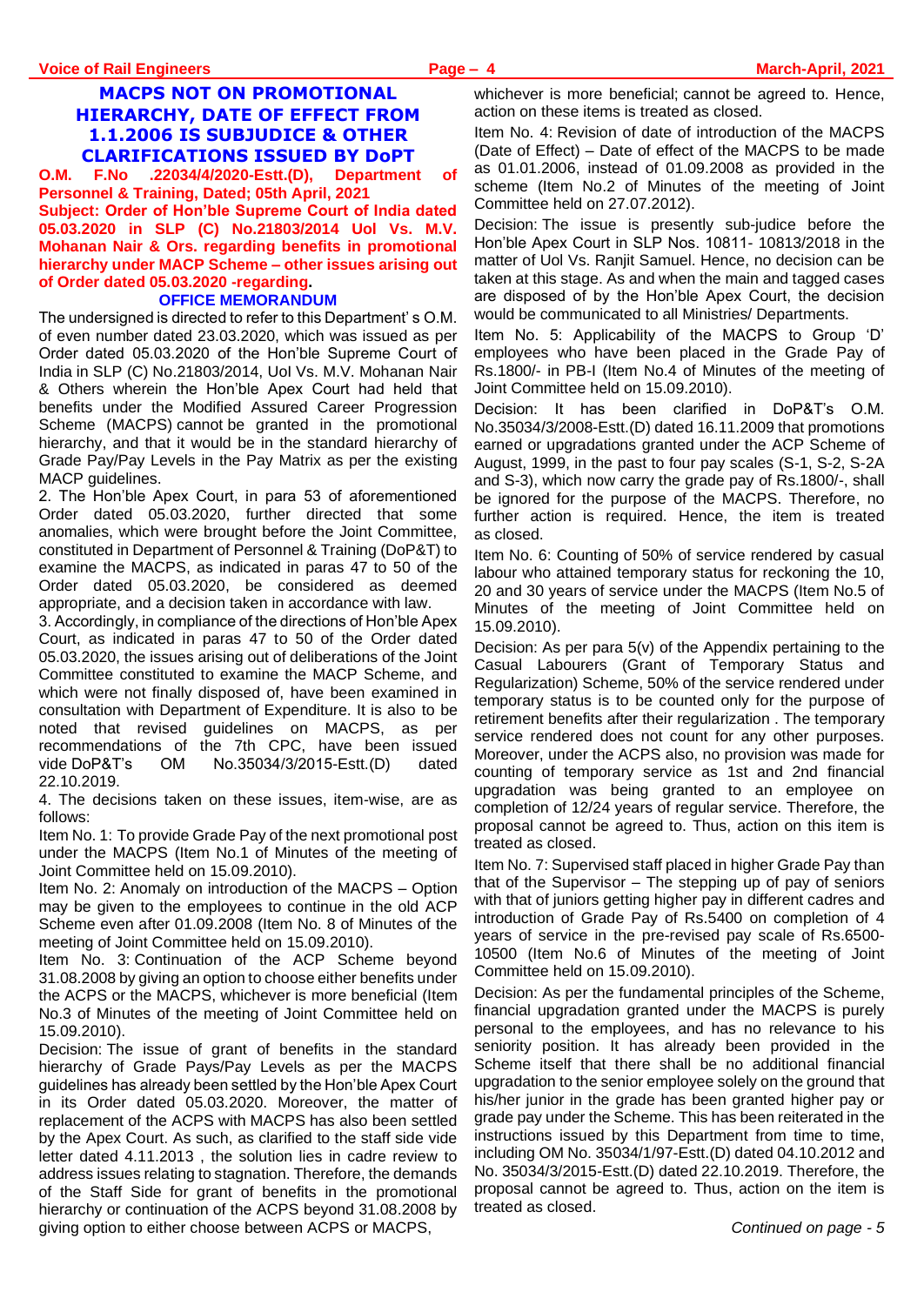**MACPS DoPT's Clarifications - continued from page-4**

Item No. 8: Option for pay fixation on grant of financial upgradation under the MACPS between 01.01.2006 and 31.08.2008 (Item No.7 of Minutes of the meeting of Joint Committee held on 15.09.2010).

Decision: In terms of para 9 of the MACPS guidelines (DoP&T's OM dated 19.05.2009), the benefits of the ACP Scheme of August, 1999 would be continued I applicable till 31.08.2008. If the Government employees, who have opted for fixation of their pay in the revised pay-structure w.e.f. 01.01.2006 under the CCS (RP) Rules, 2008, then no arrears of pay would be granted. However, if he has opted for pay fixation from the date of financial upgradation under the ACP with reference to the pre-revised pay scale, then arrears of pay would be granted from the date of his option, i.e., the date of financial upgradation under the ACPS. Para 6 of Annexure-I to DoP&T's OM dated 19.05.2009 already provides for this benefit. Hence, there is no requirement for issue of any further instructions on the said issue. Thus, the item is treated as closed.

Item No. 9: Employees who got one promotion or 1 st ACP prior to 01.09.2008 and have completed over two decades of service without benefit of promotion may be granted third upgradation under the MACPS on 1.9.2008 (Para 12 of Minutes of the meeting of Joint Committee held on 27.07.2012).

Decision: As per the MACPS guidelines, there shall be three financial upgradations under the MACPS, counted from the direct entry grade on completion of I 0, 20 and 30 years of service respectively, or after 10 years of continuous service in the same Grade Pay or Pay Level in Pay Matrix, whichever is earlier. Thus, those employees who got either one promotion or 1st ACP before 1.1.2006 and who did not earn any promotion or 2nd ACP during 1.1.2006 to 31.8.2008, are eligible for 2nd MACP on or after 1.9.2008 (i.e. due on completion of 20 Years) and 3rd MACP after 30 years of service or 10 years in the same Grade Pay/Pay Level, as the case may be, if found otherwise eligible. Hence, there is no ground for grant of 3rd MACP straight away on 1.9.2008, without the employee earning 2nd MACP, as per provisions of the MACPS. Therefore, the request of the Staff Side cannot be acceded to and the item is treated as closed.

7. All Ministries/Departments are advised to dispose of all pending representations /references from Staff Associations etc. seeking revision in the instructions/guidelines on the MACPS relating to the above items and also defend the various pending Court Cases or to take immediate suitable action for appealing against such judgments which are contrary to the existing policy, as upheld by the Hon'ble Apex Court in the instant case.

#### **Ministry of Health & Family Welfare Directorate General of CGHS O.M. Z 15025/12/2020/DIR/CGHS, Dated 15th April, 2021 OFFICE MEMORANDUM**

#### **Sub: Reimbursement of cost of OPD Medicines: Special Sanction in view of COVID-19- till 31st July 2021 regarding**

In view of the Corona Virus Disease (COVID-19), all out efforts are made by the Government to contain its impact by instituting measures at community as well as at individual level.

2. In this regard the undersigned is directed to draw attention is the OM of even number dated 27.03.2020 , 29.04.2020 , 29.05.2020 , 24th August 2020, 30th September 2020 and

29.12.2020 vide which an option has been provided to CGHS beneficiaries getting medicines for Chronic diseases, to purchase medicines based on the prescription held (prescribed by CGHS Medical Officers/ CGHS Specialists/ other Govt. Specialists/ Specialist of empanelled hospital) till 28th February 2021, irrespective of Non-Availability certificate from CGHS or otherwise. However, several representations are received in the Ministry seeking extension of the period in view of the COVID-19 Pandemic resurgence.

3. The matter has been reviewed by the Ministry and it is now decided, in continuation of the earlier OM on the subject, that CGHS beneficiaries getting medicines for Chronic diseases shall be permitted to purchase medicines based on the prescription held (prescribed by CGHS Medical Officers/CGHS Specialists /other Govt. Specialists/ Specialist of empanelled hospital) till 31st July, 2021 on the same conditions as per the earlier OM dated 27.03.2020. It is also clarified that the CGHS Wellness Centres are functional and CGHS beneficiaries also have the option to collect medicines through CGHS Wellness Centres as per normal practice, instead of purchasing from market.

4. These orders shall be valid from date of issue till 31st July 2021.

# **Govt reaffirms its stand on freezing of rates of DA & DR in the Parliament**

**Ministry of Finance, Department of Expenditure, Rajya Sabha**

#### **Unstarred Question No. 1669, To be answered on Tuesday, 9th March, 2021, Phalguna 18, 1942 (Saka) Freezing of DA**

1669: Shri Naranbhai J. Rathwa:

Will the Minister of Finance be pleased to state:

a) whether freezing of Dearness Allowance (DA) to Central Government employees/pensioners till July, 2021 has subjected them to undue hardship;

b) if so, the reasons for not restoring DA to Central Government Employees and pensioners before July,  $2021$ ; and

c). whether Central Government employees and pensioners are not entitled to three installments of DA and, if so, whether Government would also release these installments and, if not, reasons therefor?

#### **Answer**

Minister of State in the Ministry of Finance (Shri Anurag Thakur)

(a,& b) In view of the crisis arising out of COVID-19 pandemic, the Government has decided to freeze three instalments of Dearness Allowance and Dearness Relief to Central Government employees and pensioners due from 01.01.2020, 01.07.2020 & 01.01.2021. The amount Rs.37530.08 crores saved on this account will help to tide over the economic impact of COVID-19 pandemic

(c) As and when the decision to release the future installments of Dearness Allowance due from 01.07.2021 is taken, the rates of DA as effective from 01.01.2020, 01.07.2020 and 01.01.2021 will be restored prospectively and will be subsumed in the cumulative revised rates effective from 01.07.2021.

**All Zones & sub units to send the details of Central Quota to the Central Treasurer ER O. N. PUROHIT, 106, SURAJ NAGAR, JODHPUR-342008**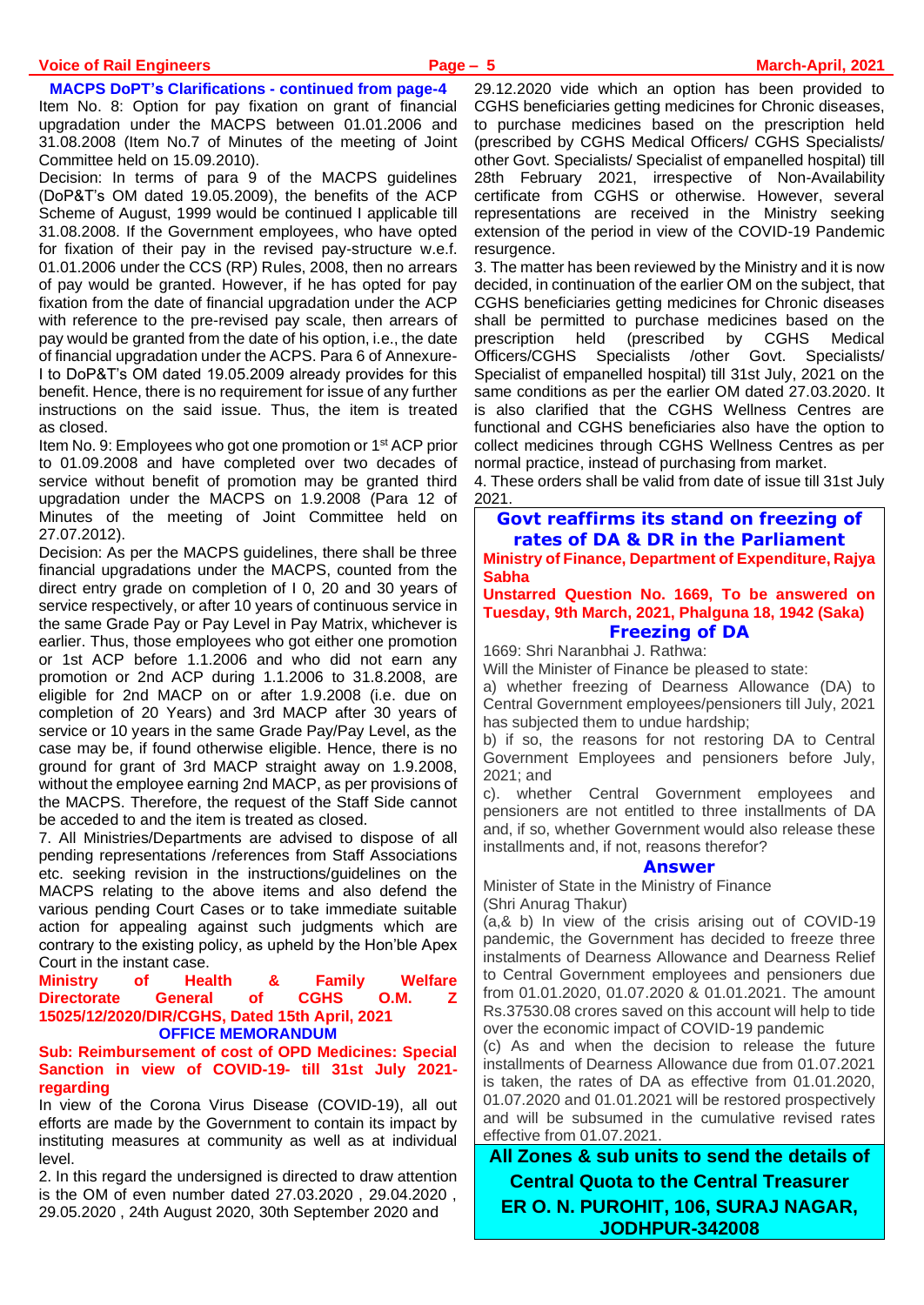# **RAILWAY BOARD ORDERS**

#### **Railway Board RBE No. 24/2021, No. E(MPP)/2021/1/13, Dated: 25 .03.2021**

#### **Sub: Creation of Non-Gazetted safety posts.**

Ref: GM/SCR letter no. SCR/P-HQ/39/HQrs Bank/Policy dtd. 14/12/2020.

GM/SCR, vide his letter addressed to the Chairman Railway Board has mentioned that proposals for creation of posts have been withheld on account of instructions issued by Ministry of Finance and circulated, vide Board's letter no.2015-B-235 dated 10/09/2020. Further, the request for continuation of the earlier process of creation has been made.

2. The matter has been considered by Board and it has been decided that in view of Department of Expenditure (DoE) letter, creation of posts will require the approval of DoE. However, GMs may explore the possibilities of redistribution of posts at their end taking into account existing vacancies on the Railways, in terms of SOP 2018, wherein full powers have been delegated regarding "variation and redistribution of nongazetted posts within the sanctioned strength of the grade" as well as "Transfer of posts and grades'. This interim arrangement for redistribution of posts may be made for a period of one year in consultation with PCPOs & PFAs, where after the posts would stand restored to the concerned department.

3. This disposes off GM/SCR's proposal under reference and also all the proposals received from Railways/PUs for creation of posts in Board office.

#### **Railway Board RBE No. 27/2021, No. D-43/12/2018-F(E)III, dated: 07.04.2021.**

#### **Sub:- Coverage under Railway Services (Pension) Rules, 1993, in place of National Pension System, of those Railway employees whose selection for appointment was finalized before 01.01.2004 but who joined Railway service on or after 01.01.2004 – regarding.**

A copy of Department of Pension & Pensioners' Welfare (DOP&PW)''s O.M. No.57/04/2019-P&PW(B) dated 31st March, 2021 is enclosed for information and guidance. These instructions shall apply mutatis mutandis on the Railways also. The Central Civil Services (Pension) Rules, 1972 correspond to the Railway Services (Pension) Rules, 1993. DOP&PW's instructions No. 57/04/2019-P&PVW/(B) dated 17.02.2020, mentioned in the DOP&PW's O.M. dated 31.03.2021, were circulated on Railways vide this office's letter of even number dated 03.03.2020.

2. The Accounting procedure with respect to para 9 of DOP&PW's O.M. dated 17.02.2020, adopted on Railways vide letter of even number dated 03.03.2020, has been prescribed vide Board's letter No. 2020/AC-II/21/7 dated 18.09.2020 read with letter dated 12.10.2020.

#### **O.M.No. 57/04/2019-P&PW(B), Department of Pension and PW, 31st March, 2021**

#### **OFFICE MEMORANDUM**

#### **Subject: Coverage under Central Civil Services (Pension) Rules, 1972 of those Central Government employees whose selection for appointment were finalized before 01.01.2004 but joined Government service on or after 01.01.2004.**

In continuation to this Department's O.M of even number dated 17.02.2020 providing one-time option to Government servants for coverage under Central Civil Services (Pension) Rules, 1972 in place of National Pension System who were declared successful for recruitment in the results declared on or before 31.12.2003 against vacancies occurring before

01.01.2004 and are covered under the National Pension System on joining service on or after 01.01.2004.

2. The said Office Memorandum provides for cut off dates for various activities involved in the process of exercising of option, deciding representations by appointing authorities and closure of NPS accounts of the concerned Government servants.

3. In view of the country-wide lockdown in the country due to outbreak of Covid -19 pandemic and references received from some Ministries I Departments for extension of time schedule prescribed in the said OM, in partial modification of this Department's OM of even number dated 17.02.2020, it has been decided to extend the above cut-off dates as under:

| S.<br>No.      | Activity                                                                                           | Last date<br>mentioned m<br>OM dated<br>17.02.2020 | <b>Revised last</b><br>date |
|----------------|----------------------------------------------------------------------------------------------------|----------------------------------------------------|-----------------------------|
| $\mathbf{1}$ . | Exercise of option by<br>Government servant for<br>coverage under<br>old<br>pension scheme         | 31.05.2020                                         | 31.05.2021                  |
| 2 <sub>1</sub> | Examination<br>and<br>decision<br>the<br>on<br>representation by<br>the<br>appointing authority    | 30.09.2020                                         | 30.09.2021                  |
| 3.             | <b>NPS</b><br>of<br>Closure<br>accounts of Government<br>servants on acceptance<br>of their option | 01.11.2020                                         | 01.11.2021                  |

4. There would be no change in other terms and conditions in this Department's O.M dated 17.02.2020.

#### **Railway Board letter No:.E(P&A)II-2017/HW-I, dated 11.03.2021**

#### **Sub: Entitlement of Night Duty Allowance (NDA) to Railway Employees-Imposition of Basic Pay Ceiling limit of Rs.43,600/-**

Please refer to Board's letter of even number dated 29.09.2020 (RBE No.83/2020) whereby instructions prescribing a ceiling limit of Basic Pay of Rs.43600/- for entitlement to Night Duty Allowance (NDA) have been issued. Against which several references were received from Federations and in view thereof, Board decided to take up the matter with DoPT.

With a view to further examine the matter, Northern Railway is requested to furnish the categories of employees along with their Pay Level(s) which has been left out for entitlement of Night Duty Allowance (NDA) due to imposing a ceiling limit of Basic Pay of Rs.43600.

Cancellation of Periodical Transfer of Staff in view of the ongoing pandemic situation: Railway Board Order RBE No. 28/2021. Railway Board has issued the order to intimate the decision of competent authority that periodical transfer orders of the staff working on sensitive posts be pended till 30th June, 2021.

#### **Railway Board letter No. PC-VII/2020/HRMS/23, dated: 16.04.2021**

#### **Sub: Operationalisation of e-APAR module of HRMSuploading of APAR on HRMS -reg**

Ref: Board's letter No. PC-VII/2020/HRMS/23 dated 17.11.2020

As advised vide Board's letter under reference, APARs of all Group 'C' employees for the year 2020-21 onwards shall invariably be initiated through e-APAR module of HRMS only and no physical APAR for 2020-21 shall be done.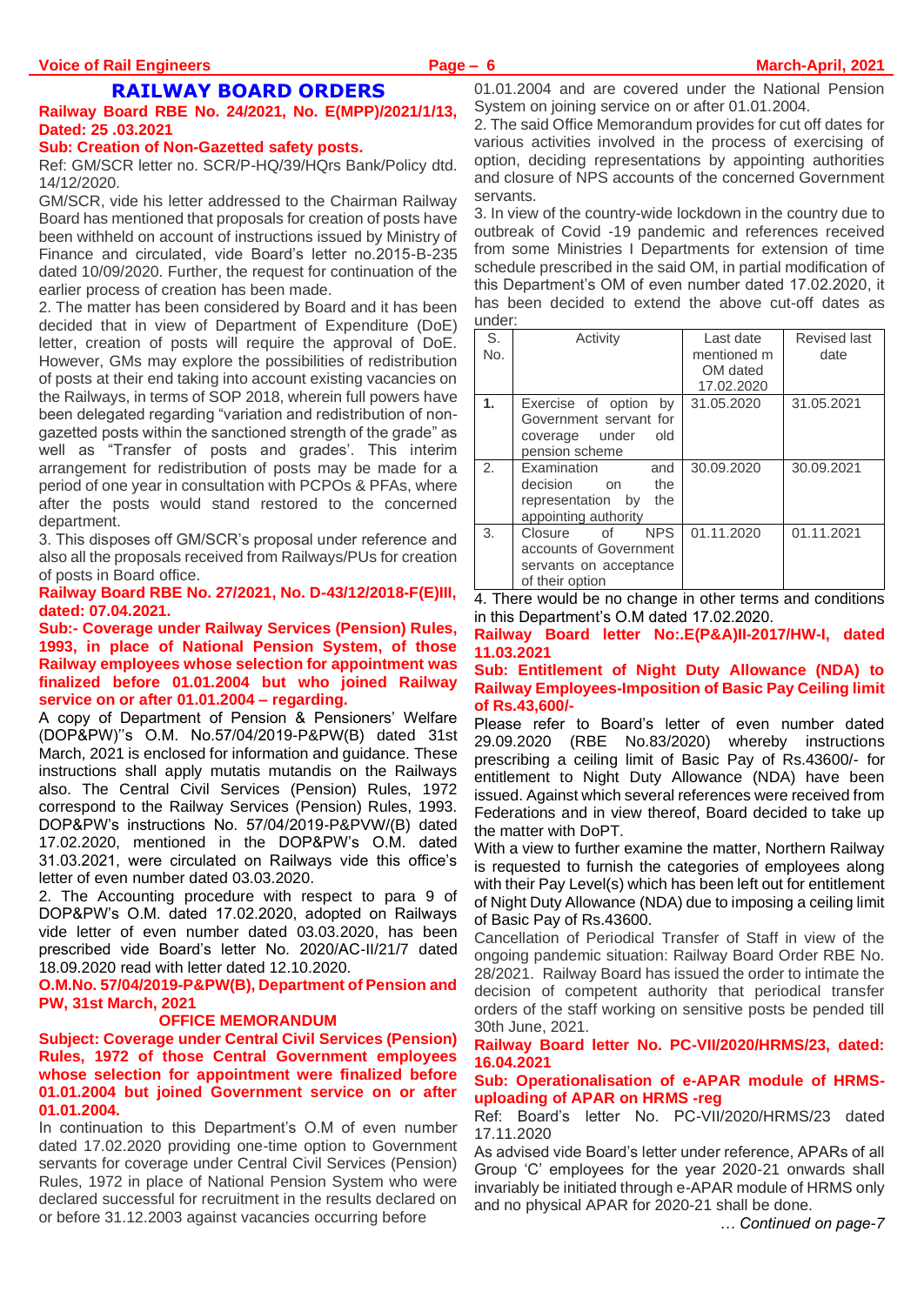#### **Railway Board orders continued from page-6**

Further, the process of uploading the APAR of all Group 'C' employees for the last 10 years upto 2019-20 may please be fast tracked.

2. In this context, CRIS has also been advised to initiate the necessary steps for making this process seamless.

**Railway Board RBE No. 28/2021, No. E(NG)I-2020/TR/2, 31.03.2021**

#### **Sub: Cancellation of Periodical Transfer of Staff.**

Ref: Board's letter of even number No. dated 12.05.2020 & 07.08.2020.

Reference Board's letter of even No. dated 07.08.2020, vide which Railways were advised that the unimplemented periodical transfer orders of the staff working on sensitive posts be reviewed and pended till 31.03.2021 due to the extra ordinary situation created by the pandemic COVID-19.

2. In view of the ongoing pandemic situation, on request from both the Federations i.e. AIRF & NFIR, the matter has been further reviewed by the Board, and it has been decided by the Competent Authority that the periodical transfer orders of the staff working on sensitive posts be pended till 30th June, 2021.

#### **Railway Board RBE No. 29/2021, No. E(W)2020/PS5-1/9, dated 13.04.2021**

#### **Sub: Clarification regarding Pass/travel entitlement.**

Ref: Board's letters No. E(W)2016/PS5-1/8 dated 31.01.2019 and 26.07.2019.

Consequent upon operationalisation of E-Pass module as a part of HRMS, Centre for Railway Information Systems (CRIS) have sought for clarifications on certain issues in connection with Board's letters cited above

2. The matter has been examined in consultation with Commercial and P&A Directorates and the following clarifications are issued:-

(i) All First Class 'A'/First Class/Second Class 'A' Pass holders are entitled to travel in 3-AC Class as well as Chair Car Class of all Mail/Express type Trains. Accordingly, in the table of travel entitlement contained in Annexures I & II of Board's letter dated 31.01.2019 quoted above, 'CC' may be added along-with 3-AC and may be read as "3-AC/CC" in the column under "Berth/Seat Entitlements of Mail/Express Trains".

(ii) The post of Assistant Library & Information Officer at Railway Board, National Rail Museum and IRICEN in Pay Level in Pay Matrix (PLPM) 7 has since been upgraded as a Group 'B' Gazetted post. Accordingly, in the Board's above cited letters dated 31.01.2019 & 26.07.2019, PLPM 7 may be added in all places along with 'Group B Gazetted Officers in PLPM 8'.

3. This issues with the concurrence of the Finance Directorate of Ministry of Railways.

#### **Railway Board OO No. 22 of 2021, No.2021/0&M/2/6, Dated, 2/04/2021**

### **Sub: HRMS- Validation of Data**

Attention is invited to Office Order No. 16 of 2021 requesting all officers to login in HRMS portal and check their service related data including dependents and family details for rectification of errors if any, to avoid problem while applying for Pass/PF.

2. Despite extant instructions, it has been observed that in majority of cases, officials are reporting HRMS help desk at eleventh hour when they are to undertake journey or to get the reservation raising problem in generation of pass through HRMS with request to allow manual generation of pass as their pass related data are not correct or validated in HRMS.

3. In terms of Board's Order dated 26.03.2021, generation of Privilege Pass/PTO through manual mode would stop w.e.f 30.04.2021. Accordingly, to facilitate issue of passes through HRMS, following information exclusively related to Pass may be checked and in case of discrepancies, same may be reported to HRMS helpdesk through mail hena.akhtar[at]gov.in. in or phone to get the data validated as per schedule at Annexure-I:-

| יטץ טג |                                                         |                       |
|--------|---------------------------------------------------------|-----------------------|
| S.     | Data to be checked                                      | Where to look for     |
| No.    |                                                         |                       |
| i.     | PIA assigned or not (If '0'                             | Dashboard             |
|        | or 'NA' appears, plz report)                            |                       |
| ii.    | Designation & Railway                                   | Dashboard             |
|        | Unit(It should reflect your                             |                       |
|        | correct designation and                                 |                       |
|        | Unit as Railway Board)                                  |                       |
| iii.   | Family Details (Name, Age                               | IRHRMS-               |
|        | Gender, Dependency,                                     | ESS>View/Edit<br>my   |
|        | Dependency for Pass)                                    | Details>Family        |
| iv.    | Pay Level                                               | e-SR                  |
| V.     | Passes/PTO<br>No.of in the North States                 | for<br>Pass>Apply     |
|        | available                                               | Pass/PTO>             |
|        |                                                         | Pass/PTO> Click on    |
|        |                                                         | drop-down (If not     |
|        |                                                         | visible, plz report   |
|        |                                                         | with<br>message       |
|        |                                                         | displayed)            |
| vi.    | Family details are declared                             | Pass> Apply for       |
|        | or not                                                  | Pass/PTO > Family     |
|        |                                                         | Declaration (Read the |
|        |                                                         | message carefully)    |
|        | $*****$ / $\Box$ and also also an also consider the the | $110140 \pm 1$        |

(For checking above details, HRMS is to be accessed in either Phone/System Browser and not in App.

Before all these steps, please ensure whether you are able to login to HRM or not. Please report immediately for Mobile No. discrepancy/OTP not received/Other login issue.

3.1 It may be noted that in case both the option as advised vide Office Order No.16 of 202 l and as per para 3 above is not resorted to, post 30.4.2021 when manual pass would not be issued, it would not be possible for the administration to attend at eleventh hour any issue related to generation of pass through HRMS for the defaulting officials nor any requests for manual passe would be entertained.

4. Cooperation of all concerned is solicited to ensure generation of pass through HRMS & towards use of H.R.MS. For any technical query HR.MS help desk at first floor Room No 110-A may be consulted. Phone No's for helpdesk are 5407/5408/5409(IP No's)

**Railway Board letter No. PC-VI/2020/CC/13, dated: 13.04.2021**

#### (Attn.: All PCPOs)

#### **Sub: Grant of notional increment (as due on 1st July) for the pensionary benefits to those employees who had retired on 30th of June before drawing the same – Clarification reg.**

Ref: Board's letters No. PC-VU2020/Misc/01 dated 01.03.2021 & PC-VU2018/R-U1 Pt. dated 21.05.2020.

A number of cases have been filed across all Indian Railways by various retired employees who had retired on 30th of June of a year seeking the benefit of notional increment (as due on 1<sup>st</sup> July of the retirement year) for the purpose of pensionary benefits primarily relying upon the judgment of Hon'ble High Court of Madras in W.P. No. 15732/2017 in the matter of Sh. Ayyamperumal.